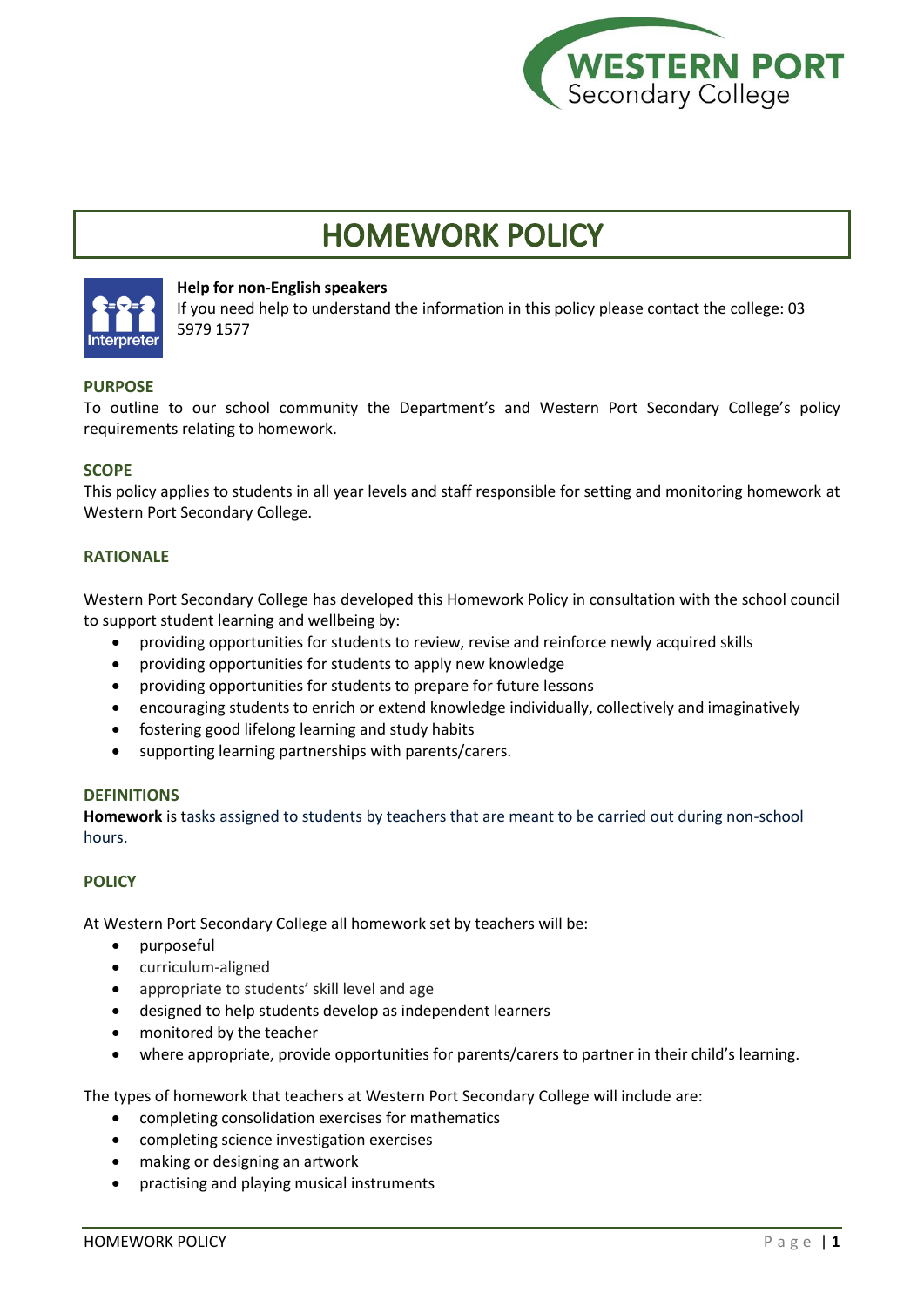

- practising spelling words
- practising sports skills
- practising words/phrases learnt in a language other than English
- reading background material for a subject
- reading English texts prior to class discussion
- reading for pleasure
- researching topics associated with set class work
- revising/preparing for tests
- applying new skills to home context such as:
	- o planning and cooking food, including following a recipe
	- o helping to plan a day trip or holiday, including timings, directions and costs
	- o growing plants
	- o reviewing their favourite film or book
	- o writing a diary entry
- engaging with parents in learning activities such as:
	- $\circ$  rehearsing a presentation with parent/carers, and seeking their feedback
	- o interviewing a family member as part of a research project.

## **Shared expectations and responsibilities**

Homework is a shared responsibility between the school, teachers, students and their parents/carers. In order to get the most out of homework tasks, it is important that everyone understands their obligations and responsibilities.

Responsibilities and expectations for **leaders at** Western Port Secondary College are to:

• advise teachers, students and parents/carers of homework expectations at the beginning of the school year and provide them with access to the homework policy.

Responsibilities and expectations for **teachers at** Western Port Secondary College are to:

- set homework that is curriculum-aligned and appropriate to the student's skill level and age
- ensure homework tasks are purposeful this means they are deliberately designed and planned to support student learning (so, they are not 'busy work' or where students 'finish off' work they did/could not complete in class)
- assess homework and provide timely and practical feedback
- ensure the amount of homework set supports a student to engage with a range of recreational, family and cultural activities outside of school hours
- offer opportunities for families to engage in their children's learning.

## Responsibilities and expectations for **students** are:

- being aware of the school's homework policy
- discussing homework expectations with their parents/carers
- accepting responsibility for the completion of homework tasks within set time frames
- following up on comments made by teachers
- seeking assistance when difficulties arise
- organising their time to manage home obligations, participation in physical activity and sports, recreational and cultural activities and part-time employment (for older students).

## Responsibilities and expectations for **parents/carers** are: